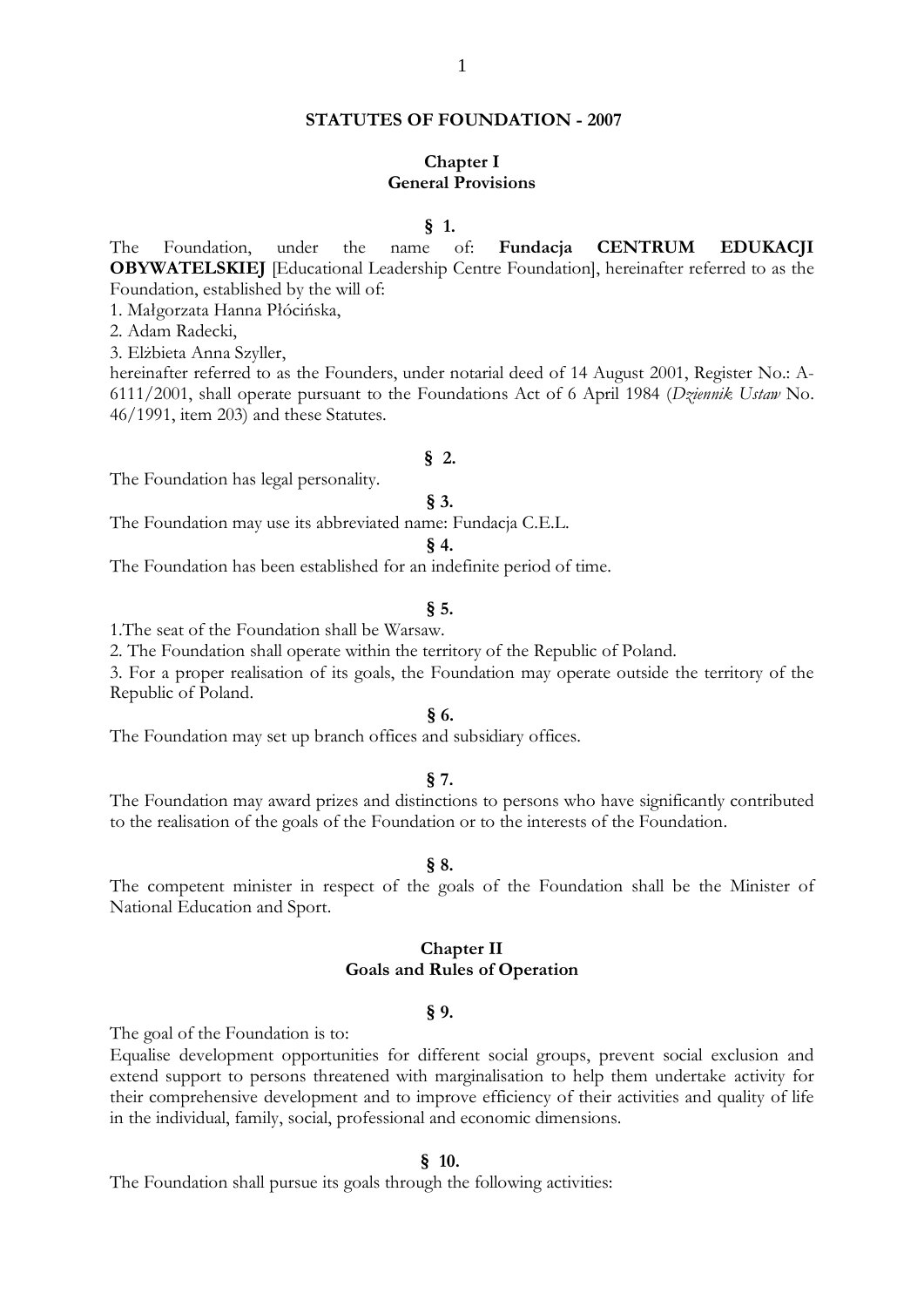1. Preparing, piloting, implementing, disseminating, monitoring and evaluating of innovative programmes, model solutions, educational materials and innovative strategies related to educational, psychological, social and pedagogical support.

2. Preventive, educational and therapeutic measures to support personal development and enhance the role of the family, offered at the individual, institutional and social levels, and addressed to people with disabilities, people from dysfunctional families threatened with alcoholism, drug addiction, homelessness, unemployment, prostitution, violence and mental illnesses.

3. Conducting research, training and workshop activity aimed to improve the effectiveness and enhance the quality of educational, preventive, therapeutic and organisational activities.

4. Popularising access to educational, preventive and developmental activities for children, youth and adults from dysfunctional social groups (promotion campaigns, events, job fairs, picnics).

5. Developing cooperation between different organisations and professionals at the national and transnational level in order to find solutions to educational and social problems (conferences, seminars, thematic events).

6. Initiating and promoting political, social, cultural and economic activities of women, people with disabilities, residents of rural areas and small towns and members of dysfunctional families.

7. Promoting employment and vocational activation of the unemployed and those threatened with unemployment.

8. Raising awareness of men and women based on the principle of gender equality.

9. Activity supporting the development of local communities.

10. Popularising and championing the ideas of freedom, human rights and civil liberties, as well as supporting activities promoting the development of democracy.

11. Promoting European integration and developing mutual cooperation and contacts between societies.

12. Promoting and organising volunteering activity.

13. Membership in organisations bringing together Polish and foreign foundations whose statutory goals are identical or similar to those of the Foundation.

# **§ 11.**

1. To further its goals, the Foundation may support natural and legal persons whose goals are similar to those of the Foundation.

2. The Foundation may initiate the founding, or co-founding, of new organisations whose goals are similar to those of the Foundation.

3. The Management Board of the Foundation shall adopt a decision on the creation of new organisations by the Foundation, in the form of a unanimous resolution approved by the Founders.

# **§ 12.**

1. Statutory activities may be conducted for a fee, as stipulated in (2) below.

2. The forms of paid activities shall be following:

- a) Organisation of:
	- $\triangleright$  Conventions.
	- Conferences,
	- $\triangleright$  Seminars,
	- Public events (such as auctions, concerts, thematic exchanges),
	- $\triangleright$  Picnics.

to promote the values and attitudes included in the Foundation's goals;

b) Consultations, training programmes, workshops and preventive activities.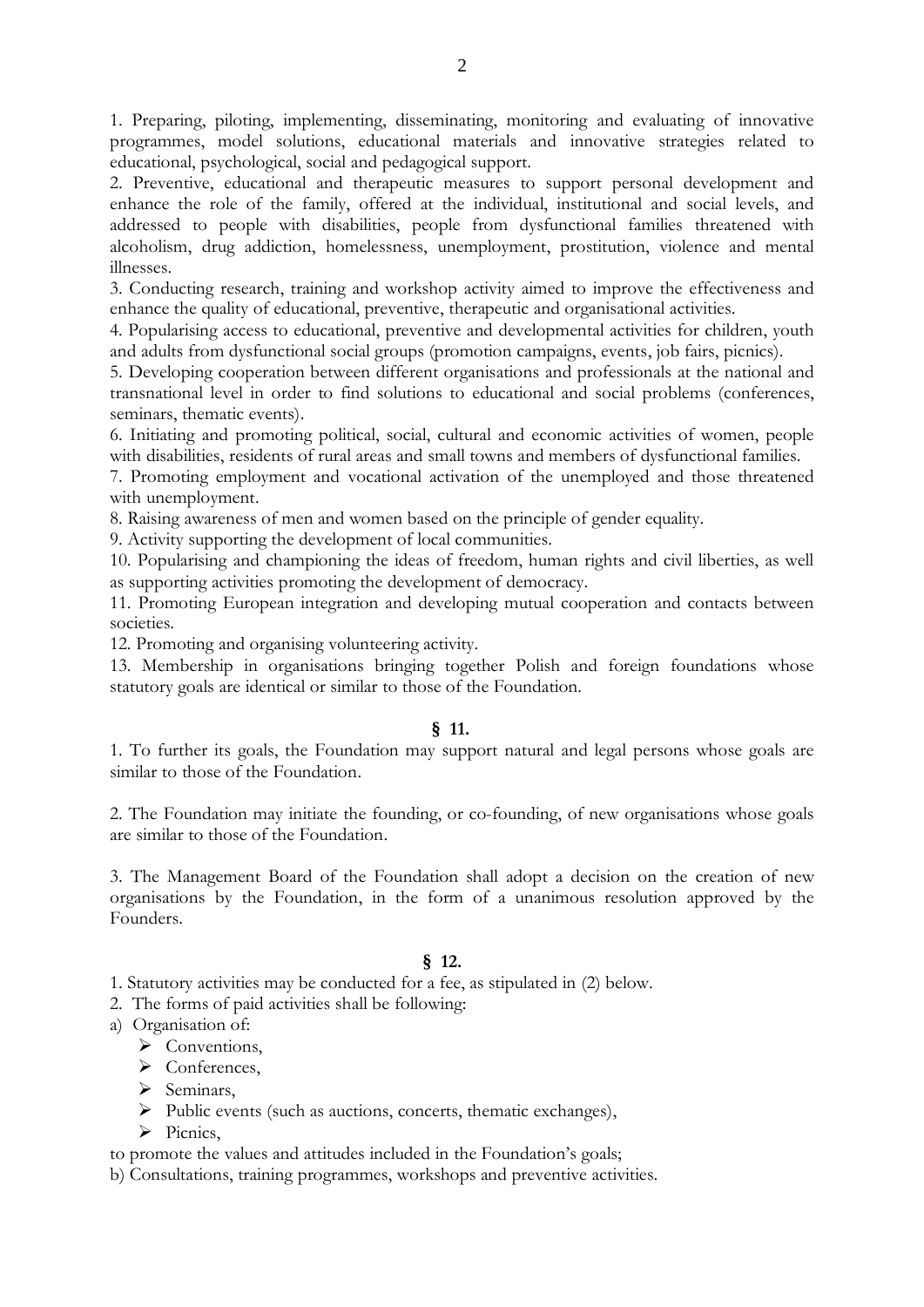#### **§ 13.**

The Foundation shall not pursue economic activity.

### **Chapter III Assets and Incomes of the Foundation**

#### **§ 14.**

1. The registered capital of the Foundation is PLN 3,000 (in words: three thousand Polish zloty), as declared by the Founders in their declaration of will establishing the Foundation, and paid by the Founders in equal parts.

#### **§ 15.**

1. The Foundation shall derive funds from:

- a) Donations, bequests, legacies, subsidies;
- b) Grants from the budget and non-budget sources, from the government and local governments, from Polish and international sources;
- c) Funds provided by business entities;
- d) Subsides from legal persons;
- e) Incomes from immovable and movable property;
- f) Incomes from public events and collections;
- g) Incomes from interest on funds in bank accounts, from interest on capital investments;
- h) Paid statutory activity referred to in  $\S$  12.

2. The Foundation may use funds forwarded to it for keeping.

#### **§ 16.**

1.The assets referred to in § 15 may be used to pursue all the goals for which Foundation has been established.

2. The Management Board shall determine how the Foundation's assets may be used.

#### **§ 17.**

1. Incomes coming from subsidies, donations, inheritances, legacies may be used for the attainment of all statutory goals of the Foundation, provided the donor does not decide otherwise.

### **§ 18.**

1. Incomes coming from collections and public events may only be used in keeping with the purposes for which they have been organised.

#### **§ 19.**

1. Incomes from paid statutory activity may only be used for the costs of the implementation of tasks which have received co-financing and cannot be higher than the direct costs stipulated in the calculations.

## **§ 20.**

1. In case the Foundation is named as an heir in an inheritance, the Management Board shall make a statement on the acceptance of inheritance limited to the value of assets only when it is clear, at the moment of making the statement, that the total estate substantially exceeds the debts.

### **§ 21.**

The Foundation shall be liable for its obligations and liabilities with all of its assets.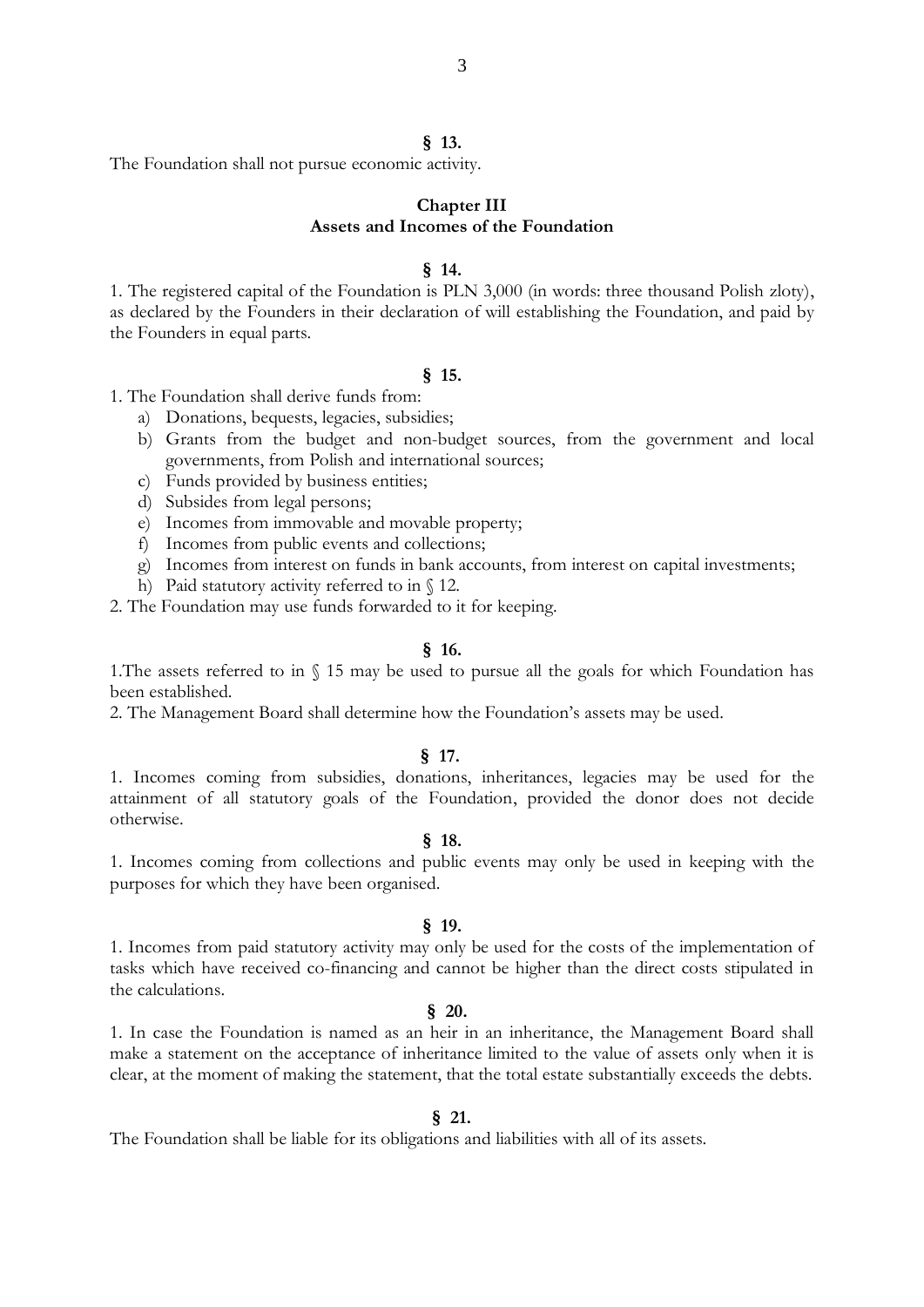# **Chapter IV The Authorities and Governing Bodies of the Foundation**

# **§ 22.**

1. The Management Board shall be the managing body of the Foundation.

2. The Council of the Foundation shall be the supervising and control body of the Foundation.

# **§ 23.**

1. The Management Board shall be composed of two to five members appointed and dismissed by the Founders.

2. The President and the Deputy President of the Foundation shall be elected from among the Management Board.

3. Members of the Management Board shall be elected for terms of office, the length of which shall be defined by the Founders.

4. A Founder may be a member of the Management Board.

5. The function of a member of the Management Board may be held for more than one term of office, at the request of the Management Board and with the consent of the Founders.

6. The Management Board shall manage the Foundation's activities, shall be responsible for its financial results and shall represent the Foundation before other entities.

7. The Management Board shall adopt annual and multi-annual strategies and plans of operations for the Foundation, as well as its bye-laws.

8. The Management Board shall determine the number of staff, rules of remuneration, and volume of funds earmarked for the salaries of the Foundation's staff.

9. Members of the Management Board may have an employment relationship.

10. The Management Board may appoint the Foundation's director and entrust him or her with management functions, as determined in the resolutions of the Management Board, Council of the Foundation and the Founders, and with supervision over specific matters which are among the tasks of the Foundation.

11. The Management Board (with the consent of the Council of the Foundation) may appoint, for a specified period, agents or representatives for managing specific matters which are among the tasks of the Foundation.

#### **§ 24.**

1. A Member of the Management Board may be dismissed before the expiry of his or her term of office in case of:

a. Tending a resignation;

b. Undertaking employment the nature of which precludes proper fulfilment of his or her duties;

c. Illness or disability precluding the fulfilment of his or her duties on a permanent basis;

d. Failure to perform the function of a Member of the Management Board for more than six months;

e. Substantial breach of these Statutes and rules of cooperation.

2. An Proxy of the Management Board may be dismissed before the expiry of the period stated in the power of attorney in case of:

a. Tending a resignation;

b. Undertaking employment the nature of which precludes proper fulfilment of his or her duties;

c. Illness or disability precluding the fulfilment of his or her duties on a permanent basis;

d. Failure to perform the function of a Proxy of the Management Board for more than six months;

e. Substantial breach of these Statutes and rules of cooperation.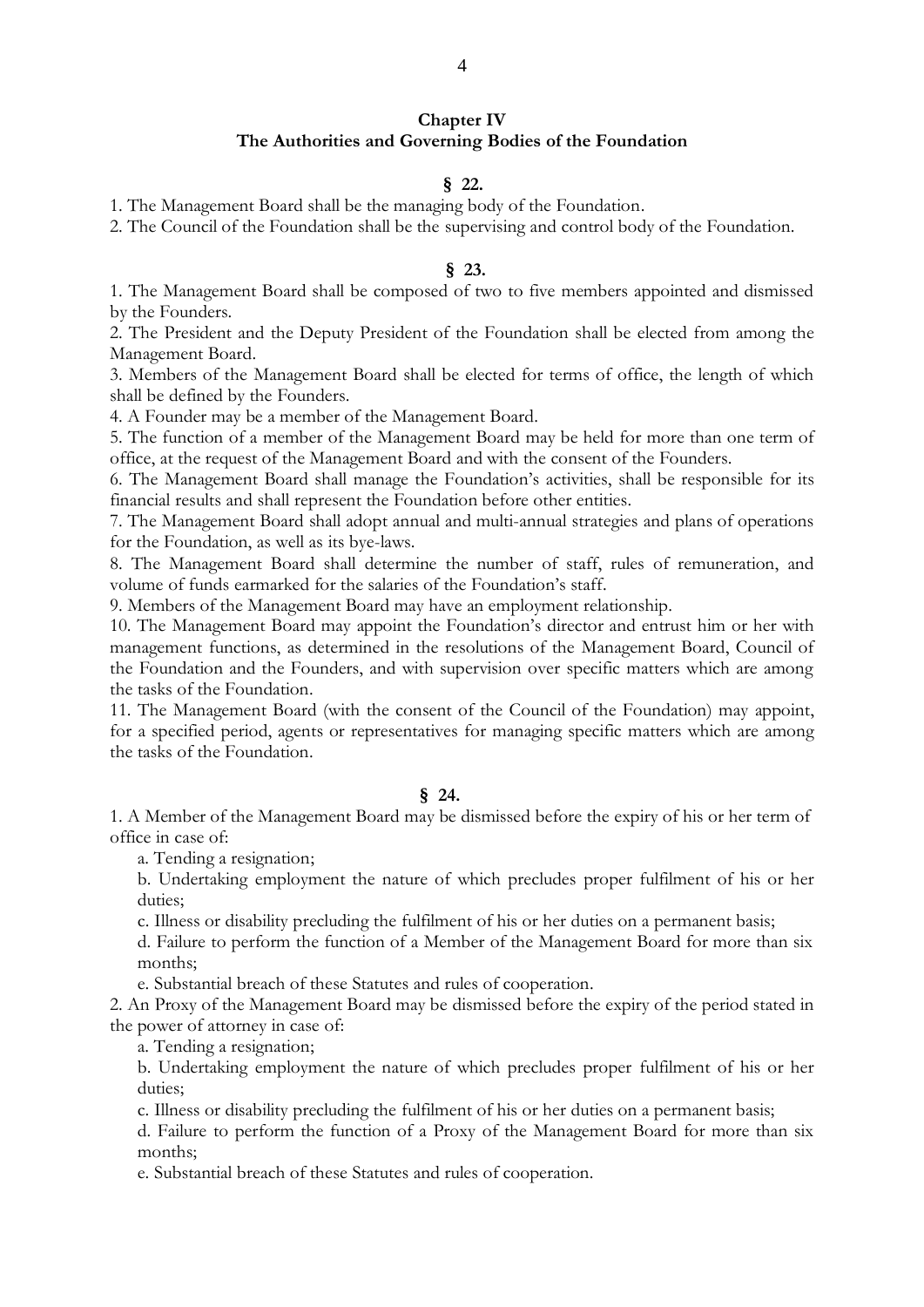f. At the request of the Management Board, with the consent of the Council of the Foundation.

# **§ 25.**

1. Meetings of the Management Board shall be convened at least four times a year. Minutes shall be taken from the meetings and kept on file for further reference.

2. The Management Board shall adopt resolutions after reaching a consensus. If reaching a consensus proves impossible, decisions shall be made jointly with the Council of the Foundation, by an ordinary majority of votes.

3. Each of the members of the Management Board may convene a meeting of the Management Board at the request of any of the Founders, not later than within 14 days of receiving such a request.

4. The request referred to in (3) above shall be made in writing and offer the underlying reasons.

5. The members of the Management Board not convening the meeting shall be notified about the meeting of the Management Board at least 14 days in advance, and shall be provided with the meeting's agenda.

6. Declarations of will in the name of the Management Board may be made by any of the members of the Management Board independently.

## **§ 26.**

- 1. The Council of the Foundation shall be convened at least twice a year and shall work according to its bye-laws.
- 2. Minutes shall be taken from the meetings of the Council of the Foundation and kept on file for further reference.
- 3. The Council of the Foundation shall be composed of three to five members.
- 4. The Chairman of the Council of the Foundation shall be elected from among the member of the Council of the Foundation.
- 5. Members of the Council of the Foundation shall be elected for three years.
- 6. A person who has been punished by a valid sentence for an intentional guilt cannot be a member of the Council of the Foundation.
- 7. A member of the Management Board of the Foundation or a person who is related to him or her by affinity or consanguinity or subordination in service cannot be a member of the Council of the Foundation.

8. Members of the Council of the Foundation, may receive, on account of the functions they perform, a refund of justified expenses or remuneration not higher than that stipulated in the Remuneration of Persons Managing Certain Legal Entities Act of 3 March 2000 (*Dziennik Ustaw* No. 26/2001 item 306; No. 85/2002 item 924; No. 154/2002 item 1799; No. 113/2003 item 984, No. 45/2003 item 391 and No. 60/2003 item 535).

9. The Council of the Foundation shall supervise and control the work of the Management Board of the Foundation.

10. The Council of the Foundation shall approve annual financial and technical reports on the activities of the Foundation, by the deadlines stipulated by applicable regulations.

11. The Council of the Foundation shall approve annual and multi-annual financial and technical plans and programmes as well as reports on their implementation.

12. The resolutions of the Council of the Foundation shall be adopted with at least a half of the members of the Council present.

13. In order to perform its control tasks, the Council of the Foundation shall be entitled to:

- Request the Management Board to submit all documents relating to the Foundation's activities;
- Request the members of the Management Board to submit oral or written explanations.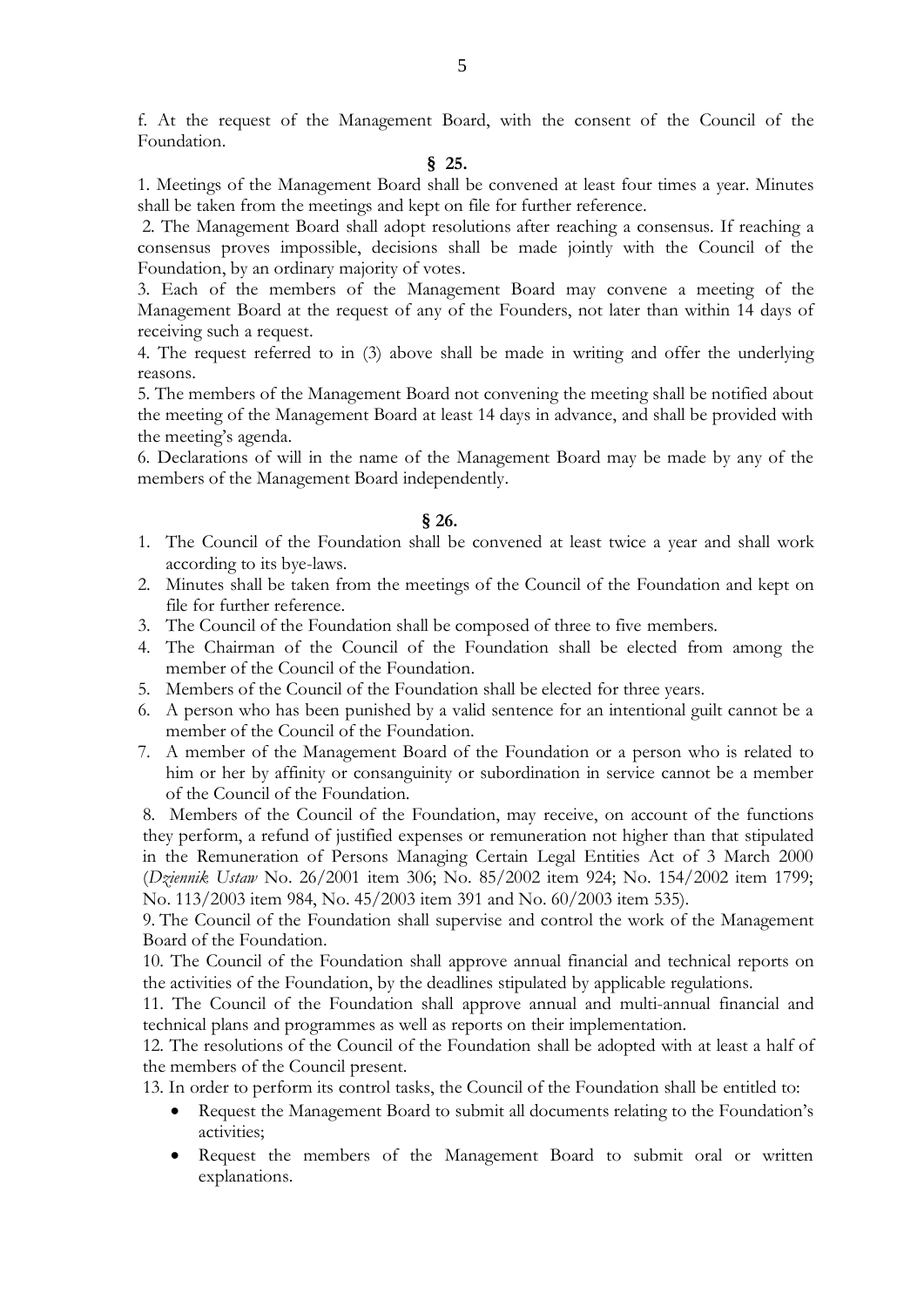### **§ 27.**

When first formed, the composition of the Council of the Foundation shall be determined by the Founders. Any further appointments or dismissals of the members of the Council of the Foundation shall be approved by the Council of the Foundation.

A member of the Council of the Foundation may be dismissed before the expiry of their term of office in case of:

1. Tending a resignation;

2. Undertaking employment the nature of which precludes proper fulfilment of his or her duties;

3. Illness or disability precluding the fulfilment of his or her duties on a permanent basis;

4. Failure to perform the function of a member of the Council of the Foundation for more than six months;

5. In other specific cases a member may be dismissed through a vote of the remaining members of the Council of the Foundation or through a decision of the Founders.

### **§ 28.**

1. The meetings of the Founders shall be convened at least once a year by the Management Board of the Foundation.

2. Minutes shall be taken from the meetings and kept on file for further reference.

3. The tasks of the Founders shall include:

a) Appointing and dismissing members of the Management Board, appointing the first Council of the Foundation, and taking decisions on the dismissal of a member of the Council of the Foundation in specific situations;

b) Adopting resolutions on amendments to the Statutes of the Foundation, tasks of the Management Board, tasks of the Council of the Foundation, tasks of the Founders, and on the liquidation of the Foundation;

c) Consulting other decisions with the Founders which, under these Statutes, require their consent.

4. The powers of the Founders shall assumed by heirs named by them, upon obtaining the heir's consent.

5. The Founders may designate proxies to represent them at the meetings of the Founders for a specified or unspecified period, with the unanimous consent of all the remaining Founders.

## **Chapter V. Final Provisions.**

### **§ 29.**

Under these Statutes, it is forbidden to:

- a) Grant loans or secure the Foundation's liabilities vis-à-vis the members of its governing bodies or to its employees and persons related with the latter by marriage, lineal consanguinity or lineal affinity, or by collateral consanguinity or lineal affinity up to the second degree, or those related by adoption, guardianship or custody, hereinafter referred to as 'persons of kin';
- b) Transfer the property of the Foundation to the members of its governing bodies or to its employees and their persons of kin on other terms than in relations with third parties, particularly when such transfer is to be effected free of charge or on preferred terms;
- c) Use the property of the Foundation to the advantage of the members of its governing bodies or of its employees and their persons of kin on other terms than in relations with third parties, unless such planned use is directly associated with the statutory goal of the Foundation;